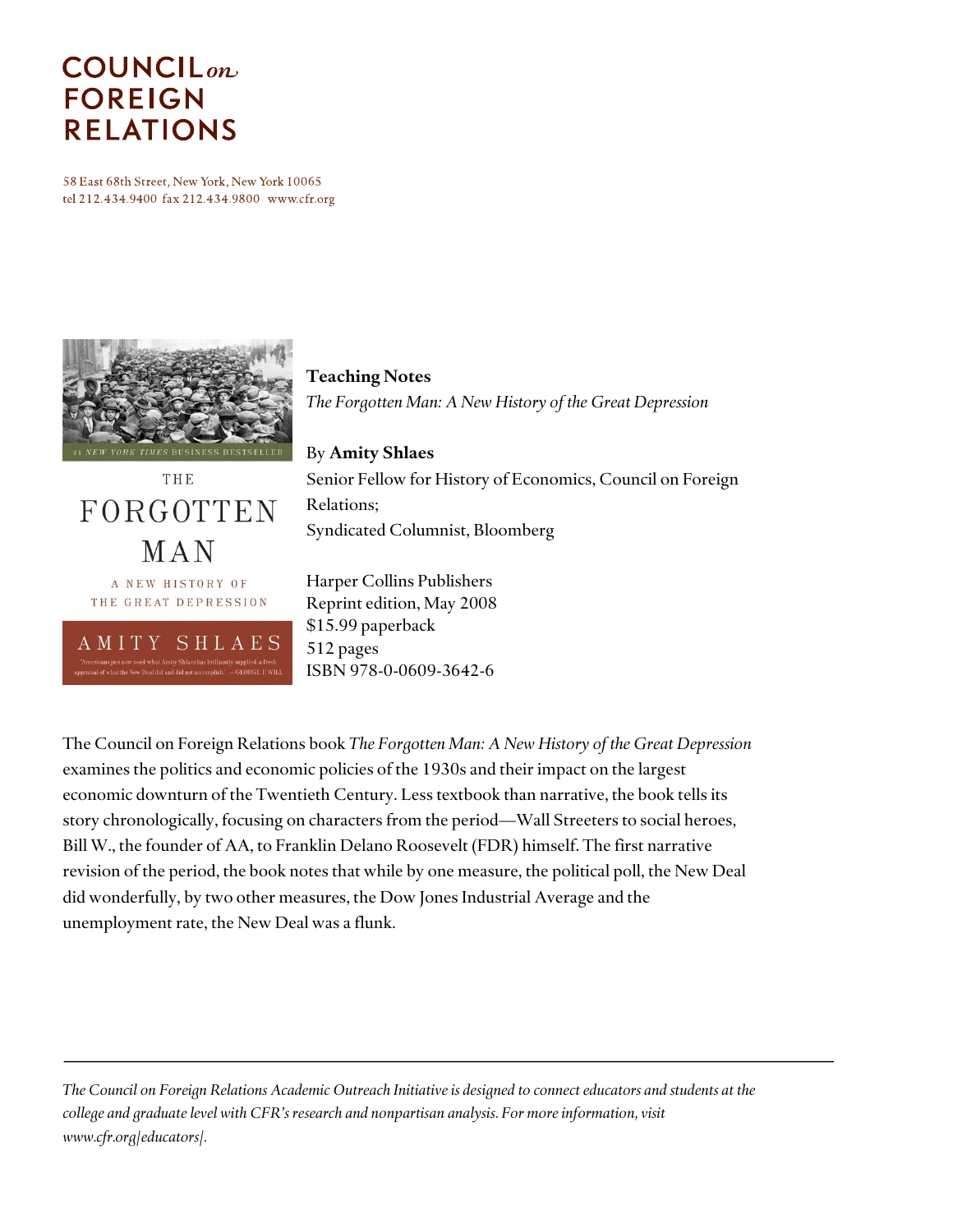The book provides a free-market analysis of the New Deal policies and shows how Herbert Hoover's errors and FDR's experimental approach combined to make the Depression "Great." It shows the monetary missteps of both presidents, how they both tended to mistake deflation for inflation. *The Forgotten Man* spends much time on the forgotten "Depression within the Depression," of the latter half of the 1930s. The book argues that the private sector could have done much to restore recovery had it not been subject to attack on the regulatory, legal, and tax fronts.

Shedding light on conventional understandings of the era, *The Forgotten Man* reminds readers of the dangers of excessive intervention and reclaims the true meaning of forgotten men in American history. Unlike many other conservative books, this tells the story from the point of view of the New Dealers themselves. Two forgotten men were often discussed and always at odds in the period—the poor man who benefits from government spending and a second forgotten man, the taxpayer. It traces their mounting agony as they discover the limits of policy.

This book is suitable for the following types of courses:

- Courses on U.S. economic history
- Courses on political economy
- Courses in American politics
- Courses in American studies

These teaching notes feature discussion questions and suggestions for further projects, including class debates, memoranda to the president, and op-eds, and may be useful for students in any of the courses above.

## Discussion Questions

## **Courses on U.S. Economic History, Political Economy, American Politics, and American Studies**

- 1. The Depression lasted from 1929 to 1940. The stock market did not return to its 1929 level until the 1950s. What made the Depression so great in magnitude?
- 2. The United States currently is enduring an economic crisis. How is it similar to that of the 1930s? Roosevelt did much to help Americans through the crisis. What are the present government policies? What else could the government be doing?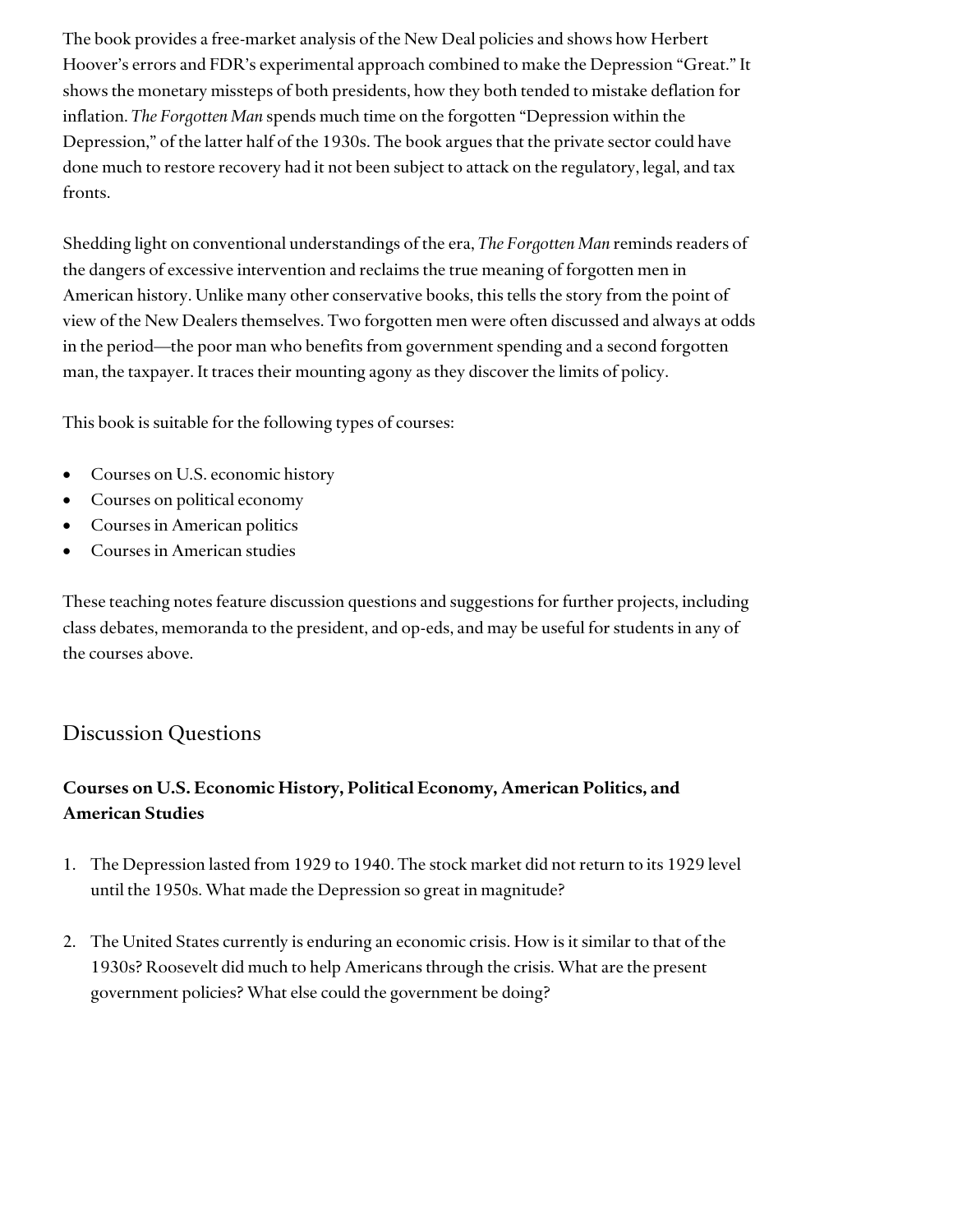- 3. Many New Dealers came into government with great ambitions, but the policies they were able to promulgate worked only imperfectly. Pick a prominent New Dealer and write a profile of him that also conveys, in some detail, his policy challenge. (e.g. Frances Perkins, Rex Tugwell, Henry Wallace, and John I. Lewis)
- 4. How did the Smoot-Hawley Tariff affect the economy at home and abroad?
- 5. In what way were New Deal policies trying to confront macroeconomic ills with microeconomic remedies?
- 6. Could the nation have pulled itself out of the Depression? If so, how? Why were FDR's New Deal policies limited in their ability to bring about economic recovery?
- 7. FDR's reelection numbers in 1936 were astounding. What made him so popular?
- 8. In what ways were FDR and Hoover alike?
- 9. Explain William Graham Sumner's philosophical metaphor of the forgotten man. In what way was Sumner's definition subverted by FDR's campaign? Who were the "forgotten men" in the book and who are the "forgotten men" of today?
- 10. What should be the government's role in the economy? Is excessive governmental intervention dangerous? When is government intervention beneficial?
- 11. What caused the "Depression within the Depression" of 1937?
- 12. What lessons can we glean from the characters in *Forgotten Man*—Bill Wilson, Father Divine, the Schechter brothers—about American toughness and its origins?
- 13. What stands in the way of stronger economic growth today?

# Further Projects

#### **Debate**

Divide students into small teams and organize a debate on some of the issues raised in the book, for example:

- In what ways was the New Deal a success? Was it an economic failure?
- Was FDR underrated or overrated as a hero?
- Make a case for economic reform of some New Deal legacy program (e.g. rewriting social security).